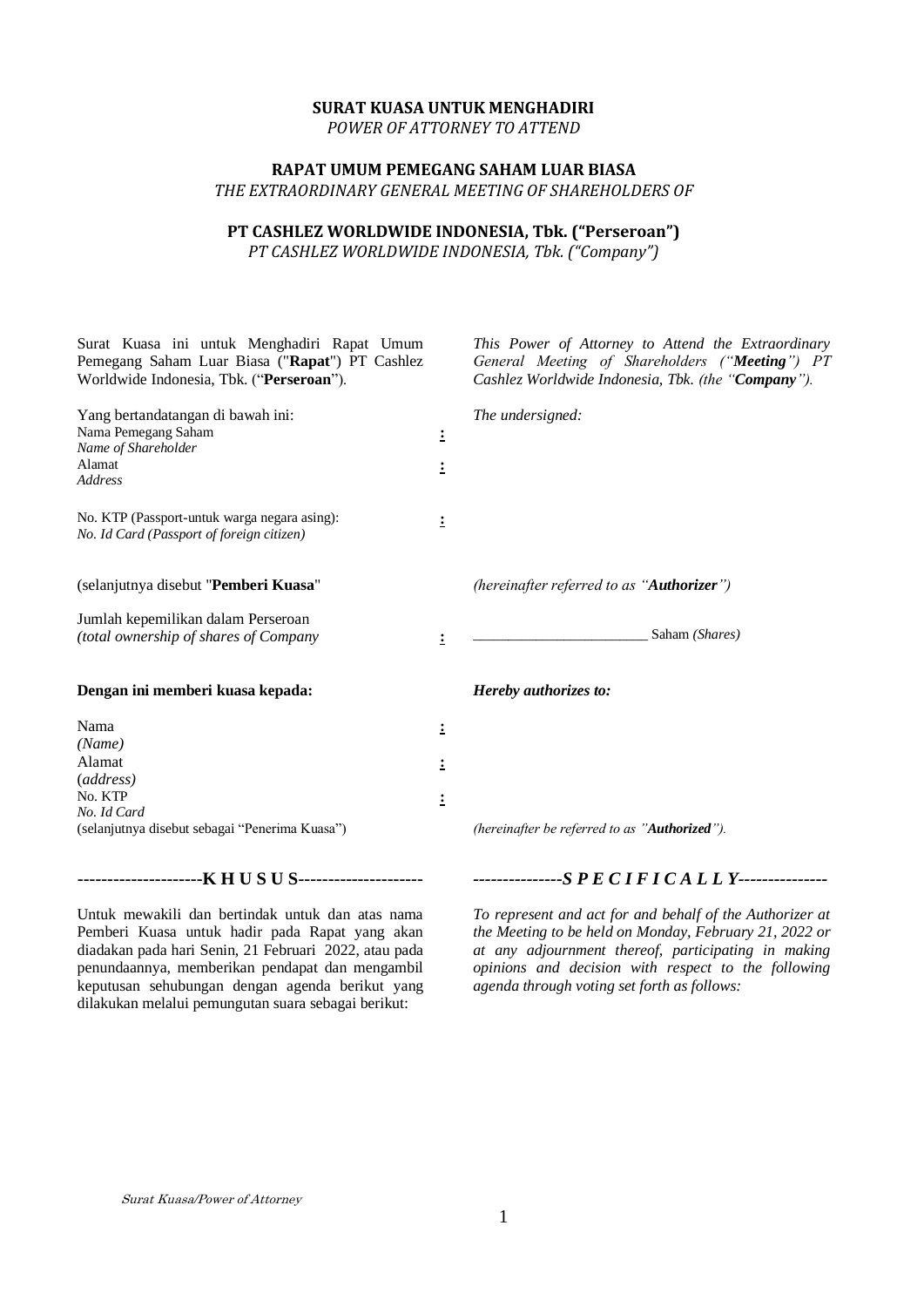| No. | <b>MATA ACARA</b>                                                                                                                                                                                                                                                                                                                                                                                                                                                                                                                     | <b>INSTRUKSI PENGAMBILAN SUARA</b><br><i>VOTING INSTRUCTION</i>                                            |                                        |         |  |
|-----|---------------------------------------------------------------------------------------------------------------------------------------------------------------------------------------------------------------------------------------------------------------------------------------------------------------------------------------------------------------------------------------------------------------------------------------------------------------------------------------------------------------------------------------|------------------------------------------------------------------------------------------------------------|----------------------------------------|---------|--|
|     | <b>AGENDA</b>                                                                                                                                                                                                                                                                                                                                                                                                                                                                                                                         | Setuju<br>Agree                                                                                            | <b>Tidak Setuju</b><br><b>Disagree</b> | Abstain |  |
|     |                                                                                                                                                                                                                                                                                                                                                                                                                                                                                                                                       | Isi pilihan suara dengan menandai dengan $[\checkmark]$<br>Fill in the vote by marking with $[\checkmark]$ |                                        |         |  |
| A.  | Agenda Rapat Umum Pemegang Saham Luar Biasa<br><b>Agenda of the Extraordinary General Meeting of Shareholders</b>                                                                                                                                                                                                                                                                                                                                                                                                                     |                                                                                                            |                                        |         |  |
| 1.  | Persetujuan Penambahan Modal Perseroan dengan<br>Hak<br>Memesan Efek Terlebih Dahulu ("HMETD");<br>Approval of Capital Increase of the Company with Pre-emptive<br>Rights (HMETD;                                                                                                                                                                                                                                                                                                                                                     |                                                                                                            |                                        |         |  |
| 2.  | Persetujuan Penyesuaian kegiatan usaha Perseroan dalam Pasal<br>3 Anggaran Dasar Perseroan dengan ketentuan Peraturan Badan<br>Pusat Statistik No. 2 Tahun 2020 tentang Klasifikasi Baku<br>Lapangan Usaha Indonesia (KBLI) 2020.<br>Approval of Adjustment of the Company's business activities in<br>Article 3 of the Company's Articles of Association with the<br>provisions of the Central Bureau of Statistics Regulation No. 2<br>of 2020 concerning the Standard Classification of Indonesian<br>Business Fields (KBLI) 2020. |                                                                                                            |                                        |         |  |

Surat Kuasa ini telah diberikan kepada Penerima Kuasa dengan ketentuan sebagai berikut:

- 1. Surat Kuasa ini tidak akan diamandemen dan/atau dibatalkan/ditarik dengan alasan apa pun;
- 2. Pemberi Kuasa, baik saat ini atau di masa depan dengan ini menyatakan bahwa ia tidak akan mengajukan keberatan dan/atau penolakan apa pun, dalam bentuk apa pun, sehubungan dengan tindakan apa pun yang dilakukan oleh Penerima Kuasa sesuai dengan Surat Kuasa ini dan dalam hal jika ada konsekuensi hukumnya, oleh karena itu Pemberi Kuasa, baik di masa sekarang atau di masa depan, menyatakan bahwa ia akan menerima dan meratifikasi tindakan yang diambil oleh Penerima Kuasa untuk dan atas nama Pemberi Kuasa, sesuai dengan Surat Kuasa ini;
- 3. Penerima Kuasa memiliki wewenang dan kuasa untuk mengambil tindakan yang diperlukan termasuk menandatangani dokumen yang diperlukan untuk melaksanakan keputusan yang ditetapkan secara hukum dalam Rapat;
- 4. Surat Kuasa ini diberikan tanpa hak subsitusi;
- 5. Pemberi Kuasa dengan ini menyatakan dan/atau menguatkan bahwa suara dalam mata acara Rapat yang disampaikan berdasarkan Surat Kuasa ini adalah sah dan benar dan Surat Kuasa ini dapat digunakan sebagai bukti dimana diperlukan; dan
- 6. Surat Kuasa ini berlaku sejak tanggal ditandatangani.

*This Power of Attorney has been conferred to the Authorized under the following conditions:*

- *1. This Power of Attorney shall not be amended and/or cancelled/withdrawn for any reason;*
- *2. The Authorizer, whether in present or in the future hereby declares that he/she shall not submit any objection and/or refusal, in any form, in relation to any actions taken by the Authorized pursuant to this Power of Attorney and in the event there are legal consequences thereof, therefore the Authorizer, whether in present or in the future, declare that it shall accept and ratify any actions taken by the Authorized for and on behalf of the Authorizer, pursuant to this Power of Attorney even though The Authorized is obliged to provide a decision in accordance with the option of the Authorizer as the Shareholder, at each agenda item in the General Meeting of Shareholders;*
- *3. The Authorized shall have the authorization and power to take any necessary actions including to sign any documents required for implementing resolution(s) as legally stipulated in the Meeting;*
- *4. This Power of Attorney is provided without the right of substitution;*
- *5. The Authorizer hereby declares and/or confirms that the votes in the agenda of the Meeting that delivered based on this Power of Attorney are valid and correct and this Power of Attorney can be used as evidence where it needed; and*
- *6. This Power of Attorney shall be valid as of the signing date.*